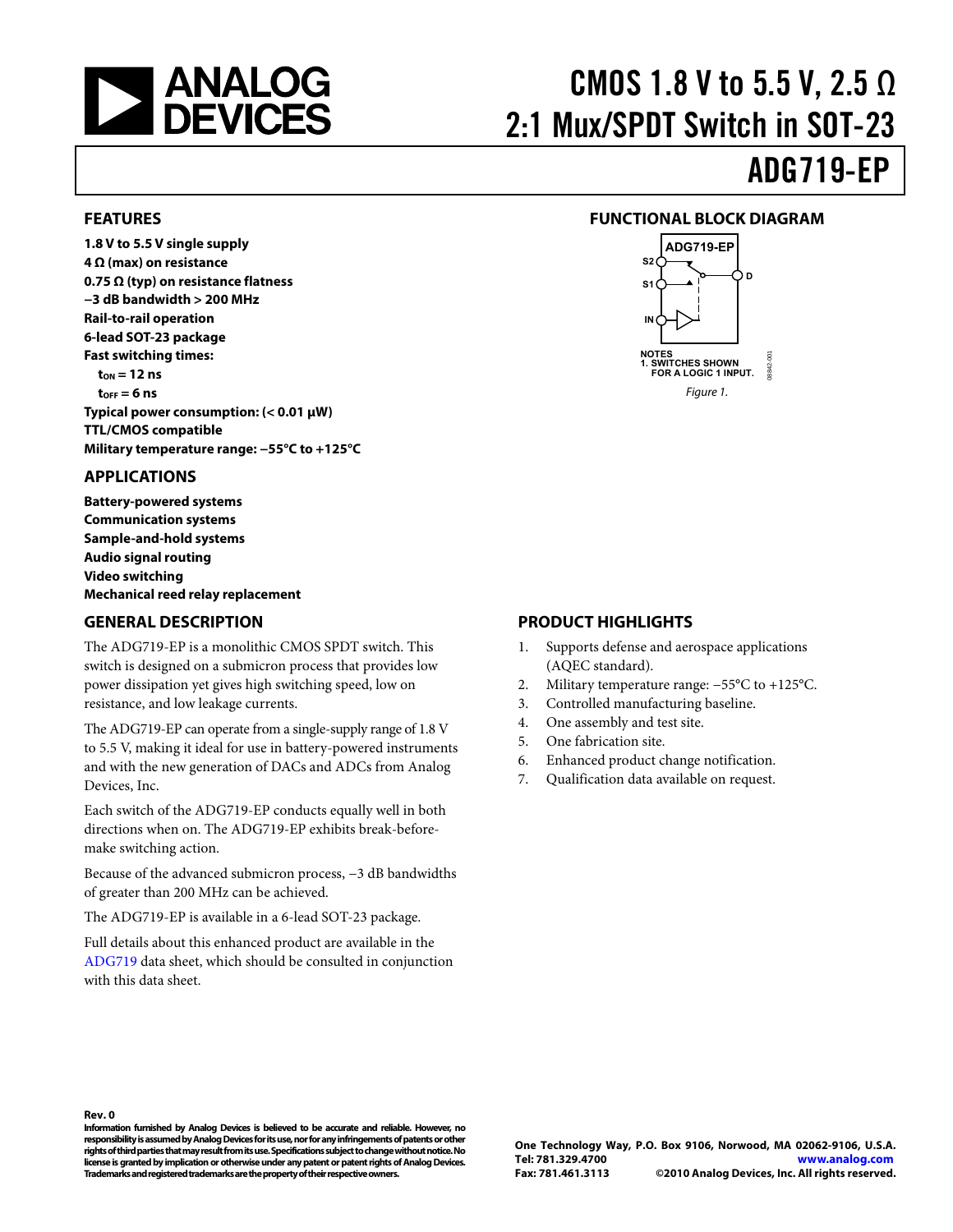# <span id="page-1-0"></span>**TABLE OF CONTENTS**

#### **REVISION HISTORY**

4/10-Revision 0: Initial Version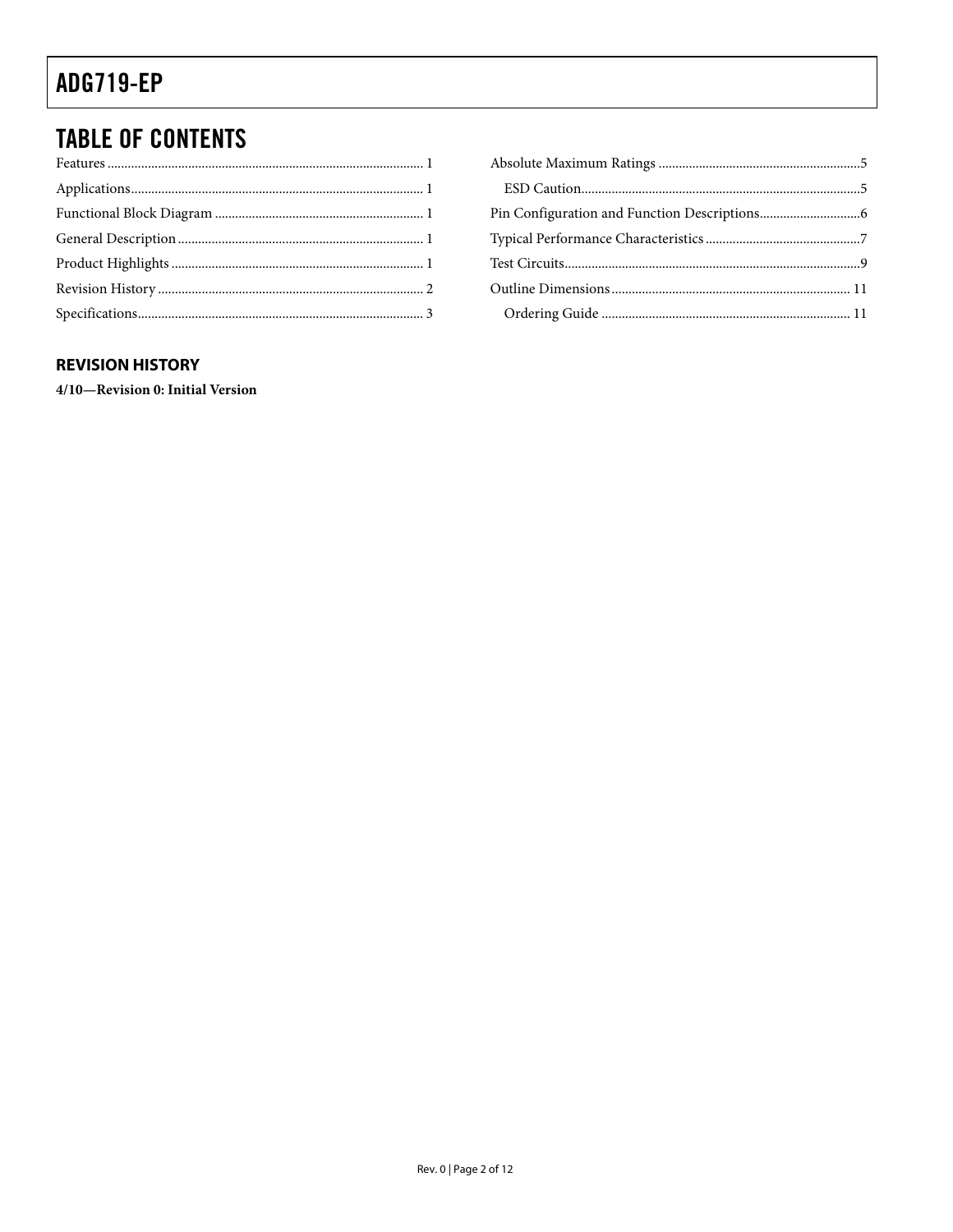### <span id="page-2-0"></span>**SPECIFICATIONS**

 $V_{DD} = 5 V \pm 10\%, GND = 0 V.$ 

#### **Table 1.**

| <b>Parameter</b>                                                     | $+25^{\circ}$ C | $-55^{\circ}$ C to +125 $^{\circ}$ C | <b>Unit</b>  | <b>Test Conditions/Comments</b>                          |
|----------------------------------------------------------------------|-----------------|--------------------------------------|--------------|----------------------------------------------------------|
| <b>ANALOG SWITCH</b>                                                 |                 |                                      |              |                                                          |
| Analog Signal Range                                                  |                 | 0 V to V <sub>DD</sub>               | $\vee$       |                                                          |
| On Resistance (Ron)                                                  | 2.5             |                                      | $\Omega$ typ | $V_s = 0$ V to $V_{DD}$ , $I_s = -10$ mA;                |
|                                                                      | 4               | $\overline{7}$                       | $\Omega$ max | see Figure 13                                            |
| On Resistance Match Between<br>Channels ( $\Delta$ R <sub>ON</sub> ) | 0.1             |                                      | $\Omega$ typ | $V_s = 0$ V to $V_{DD}$ , $I_s = -10$ mA                 |
|                                                                      |                 | 0.4                                  | $\Omega$ max |                                                          |
| On Resistance Flatness (RFLAT(ON))                                   | 0.75            |                                      | $\Omega$ typ | $V_s = 0 V$ to $V_{DD}$ , $I_s = -10$ mA                 |
|                                                                      |                 | 1.5                                  | $\Omega$ max |                                                          |
| LEAKAGE CURRENTS Is (Off)                                            |                 |                                      |              | $V_{DD} = 5.5 V$                                         |
| Source Off Leakage                                                   | ±0.01           |                                      | nA typ       | $V_s = 4.5 V/1 V, V_D = 1 V/4.5 V;$                      |
|                                                                      | $\pm 0.25$      | 1                                    | nA max       | see Figure 14                                            |
| Channel On Leakage I <sub>D</sub> , I <sub>S</sub> (On)              | ±0.01           |                                      | nA typ       | $V_S = V_D = 1$ V or $V_S = V_D = 4.5$ V;                |
|                                                                      | $\pm 0.25$      | 5                                    | nA max       | see Figure 15                                            |
| <b>DIGITAL INPUTS</b>                                                |                 |                                      |              |                                                          |
| Input High Voltage, VINH                                             |                 | 2.4                                  | V min        |                                                          |
| Input Low Voltage, VINL                                              |                 | 0.8                                  | V max        |                                                          |
| Input Current                                                        |                 |                                      |              |                                                          |
| <b>IINL Or IINH</b>                                                  | 0.005           |                                      | µA typ       | $V_{IN} = V_{INL}$ or $V_{INH}$                          |
|                                                                      |                 | ±0.1                                 | µA max       |                                                          |
| DYNAMIC CHARACTERISTICS <sup>1</sup>                                 |                 |                                      |              |                                                          |
| t <sub>on</sub>                                                      | 7               |                                      | ns typ       | $R_L = 300 \Omega$ , $C_L = 35 pF$                       |
|                                                                      |                 | 12                                   | ns max       | $V_s = 3 V$ ; see Figure 16                              |
| t <sub>OFF</sub>                                                     | 3               |                                      | ns typ       | $R_L = 300 \Omega$ , $C_L = 35 pF$                       |
|                                                                      |                 | 6                                    | ns max       | $V_s = 3 V$ ; see Figure 16                              |
| Break-Before-Make Time Delay, tD                                     | 8               |                                      | ns typ       | $R_L = 300 \Omega$ , C <sub>L</sub> = 35 pF,             |
|                                                                      |                 | $\mathbf{1}$                         | ns min       | $V_{S1} = V_{S2} = 3 V$ ; see Figure 17                  |
| Off Isolation                                                        | $-67$           |                                      | dB typ       | $R_L = 50 \Omega$ , C <sub>L</sub> = 5 pF, f = 10 MHz    |
|                                                                      | $-87$           |                                      | dB typ       | $R_L = 50 \Omega$ , C <sub>L</sub> = 5 pF, f = 1 MHz;    |
|                                                                      |                 |                                      |              | see Figure 18                                            |
| <b>Channel-to-Channel Crosstalk</b>                                  | $-62$           |                                      | dB typ       | $R_L = 50 \Omega$ , C <sub>L</sub> = 5 pF, f = 10 MHz    |
|                                                                      | $-82$           |                                      | dB typ       | $R_L = 50 \Omega$ , C <sub>L</sub> = 5 pF, f = 1 MHz;    |
|                                                                      |                 |                                      |              | see Figure 19                                            |
| Bandwidth -3 dB                                                      | 200             |                                      | MHz typ      | $R_L = 50 \Omega$ , C <sub>L</sub> = 5 pF; see Figure 20 |
| $CS$ (Off)                                                           | $\overline{7}$  |                                      | pF typ       |                                                          |
| $C_D$ , $C_S$ (On)                                                   | 27              |                                      | pF typ       |                                                          |
| POWER REQUIREMENTS                                                   |                 |                                      |              | $V_{DD} = 5.5 V$                                         |
|                                                                      |                 |                                      |              | Digital inputs = $0$ V or 5.5 V                          |
| <b>I</b> <sub>DD</sub>                                               | 0.001           |                                      | µA typ       |                                                          |
|                                                                      |                 | 1.0                                  | µA max       |                                                          |

<sup>1</sup> Guaranteed by design, not subject to production test.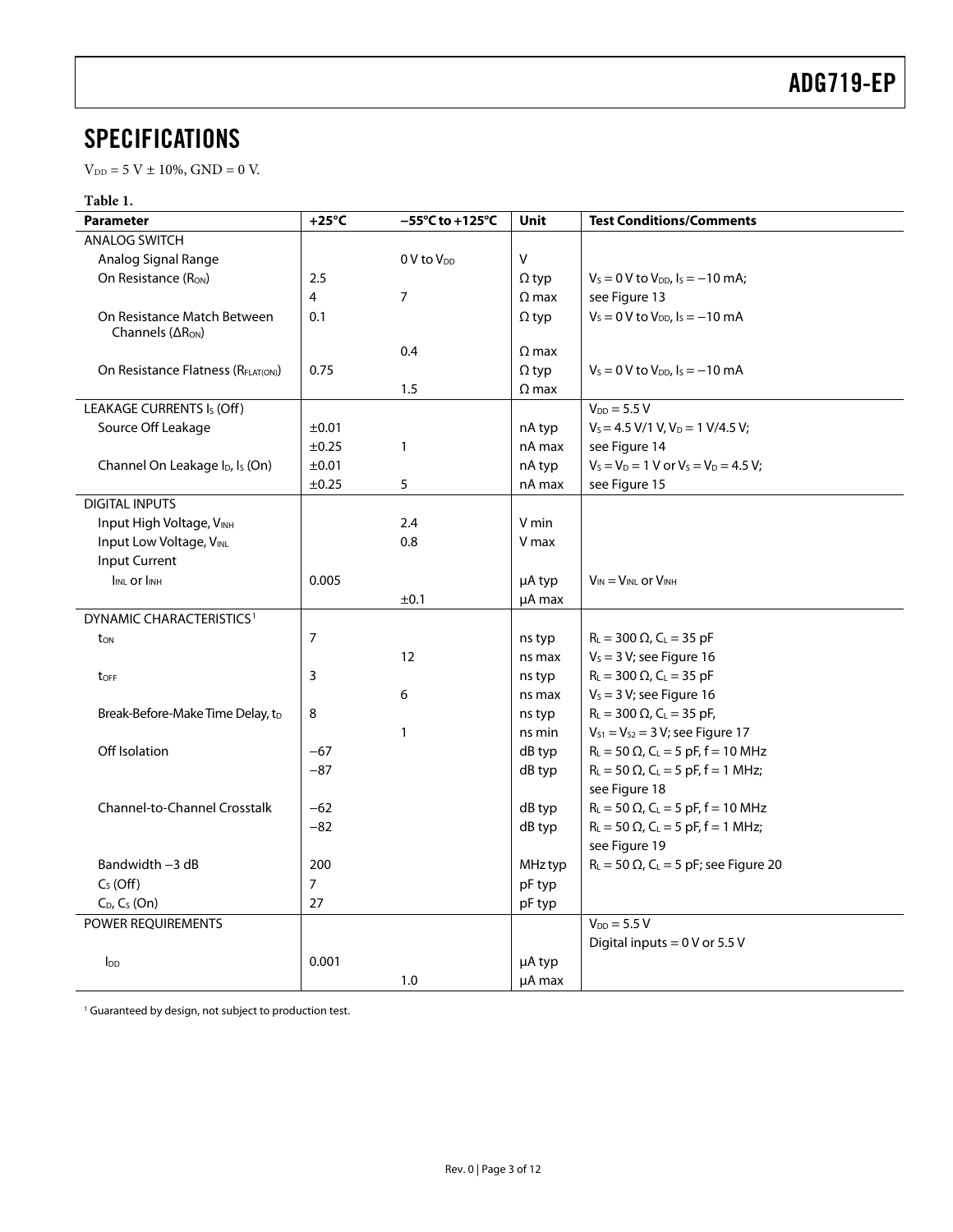$\mathrm{V_{DD}} = 3$  V  $\pm$  10%, GND  $=0$  V.

#### **Table 2.**

| <b>Parameter</b>                                            | $+25^{\circ}$ C | $-55^{\circ}$ C to +125 $^{\circ}$ C | <b>Unit</b>  | <b>Test Conditions/Comments</b>                            |
|-------------------------------------------------------------|-----------------|--------------------------------------|--------------|------------------------------------------------------------|
| <b>ANALOG SWITCH</b>                                        |                 | 0 V to V <sub>DD</sub>               | $\vee$       |                                                            |
| Analog Signal Range                                         |                 |                                      |              |                                                            |
| On Resistance (Ron)                                         | 6               |                                      | $\Omega$ typ | $V_s = 0$ V to $V_{DD}$ , $I_s = -10$ mA;                  |
|                                                             |                 | 12                                   | $\Omega$ max | see Figure 13                                              |
| On Resistance Match Between<br>Channels $( \Delta R_{ON} )$ | 0.1             |                                      | $\Omega$ typ | $V_s = 0$ V to $V_{DD}$ , $I_s = -10$ mA                   |
|                                                             |                 | 0.4                                  | $\Omega$ max |                                                            |
| On Resistance Flatness (RFLAT(ON))                          |                 | 2.5                                  | $\Omega$ typ | $V_s = 0$ V to $V_{DD}$ , $I_s = -10$ mA                   |
| <b>LEAKAGE CURRENTS</b>                                     |                 |                                      |              | $V_{DD} = 3.3 V$                                           |
| Source Off Leakage Is (Off)                                 | ±0.01           |                                      | nA typ       | $V_s = 3 V/1 V, V_D = 1 V/3 V;$                            |
|                                                             | ±0.25           | $\mathbf{1}$                         | nA max       | see Figure 14                                              |
| Channel On Leakage I <sub>D</sub> , I <sub>s</sub> (On)     | ±0.01           |                                      | nA typ       | $V_S = V_D = 1$ V or $V_S = V_D = 3$ V;                    |
|                                                             | ±0.25           | 5                                    | nA max       | see Figure 15                                              |
| <b>DIGITAL INPUTS</b>                                       |                 |                                      |              |                                                            |
| Input High Voltage, VINH                                    |                 | 2.0                                  | V min        |                                                            |
| Input Low Voltage, VINL                                     |                 | 0.8                                  | V max        |                                                            |
| Input Current                                               |                 |                                      |              |                                                            |
| <b>IINL OF IINH</b>                                         | 0.005           |                                      | µA typ       | $V_{IN} = V_{INL}$ or $V_{INH}$                            |
|                                                             |                 | ±0.1                                 | µA max       |                                                            |
| DYNAMIC CHARACTERISTICS <sup>1</sup>                        |                 |                                      |              |                                                            |
| $t_{ON}$                                                    | 10              |                                      | ns typ       | $R_L = 300 \Omega$ , C <sub>L</sub> = 35 pF                |
|                                                             |                 | 15                                   | ns max       | $V_s = 2 V$ ; see Figure 16                                |
| toff                                                        | 4               |                                      | ns typ       | $R_L = 300 \Omega$ , $C_L = 35 pF$                         |
|                                                             |                 | 8                                    | ns max       | $V_s = 2 V$ ; see Figure 16                                |
| Break-Before-Make Time Delay, t <sub>D</sub>                | 8               |                                      | ns typ       | $R_L = 300 \Omega$ , C <sub>L</sub> = 35 pF                |
|                                                             |                 | $\mathbf{1}$                         | ns min       | $V_{S1} = V_{S2} = 2 V$ ; see Figure 17                    |
| Off Isolation                                               | $-67$           |                                      | dB typ       | $R_L = 50 \Omega$ , C <sub>L</sub> = 5 pF, f = 10 MHz      |
|                                                             | $-87$           |                                      | dB typ       | $R_L = 50 \Omega$ , $C_L = 5 pF$ , f = 1 MHz;              |
|                                                             |                 |                                      |              | see Figure 18                                              |
| Channel-to-Channel Crosstalk                                | $-62$           |                                      | dB typ       | $R_L = 50 \Omega$ , C <sub>L</sub> = 5 pF, f = 10 MHz      |
|                                                             | $-82$           |                                      | dB typ       | $R_L = 50 \Omega$ , C <sub>L</sub> = 5 pF, f = 1 MHz;      |
|                                                             |                 |                                      |              | see Figure 19                                              |
| Bandwidth -3 dB                                             | 200             |                                      | MHz typ      | $R_L$ = 50 $\Omega$ , C <sub>L</sub> = 5 pF; see Figure 20 |
| $C_S$ (Off)                                                 | 7               |                                      | pF typ       |                                                            |
| $C_D$ , $C_S$ (On)                                          | 27              |                                      | pF typ       |                                                            |
| POWER REQUIREMENTS                                          |                 |                                      |              | $V_{DD} = 3.3 V$                                           |
|                                                             |                 |                                      |              | Digital inputs = $0$ V or 3.3 V                            |
| $I_{DD}$                                                    | 0.001           |                                      | µA typ       |                                                            |
|                                                             | 1.0             |                                      | µA max       |                                                            |

<sup>1</sup> Guaranteed by design, not subject to production test.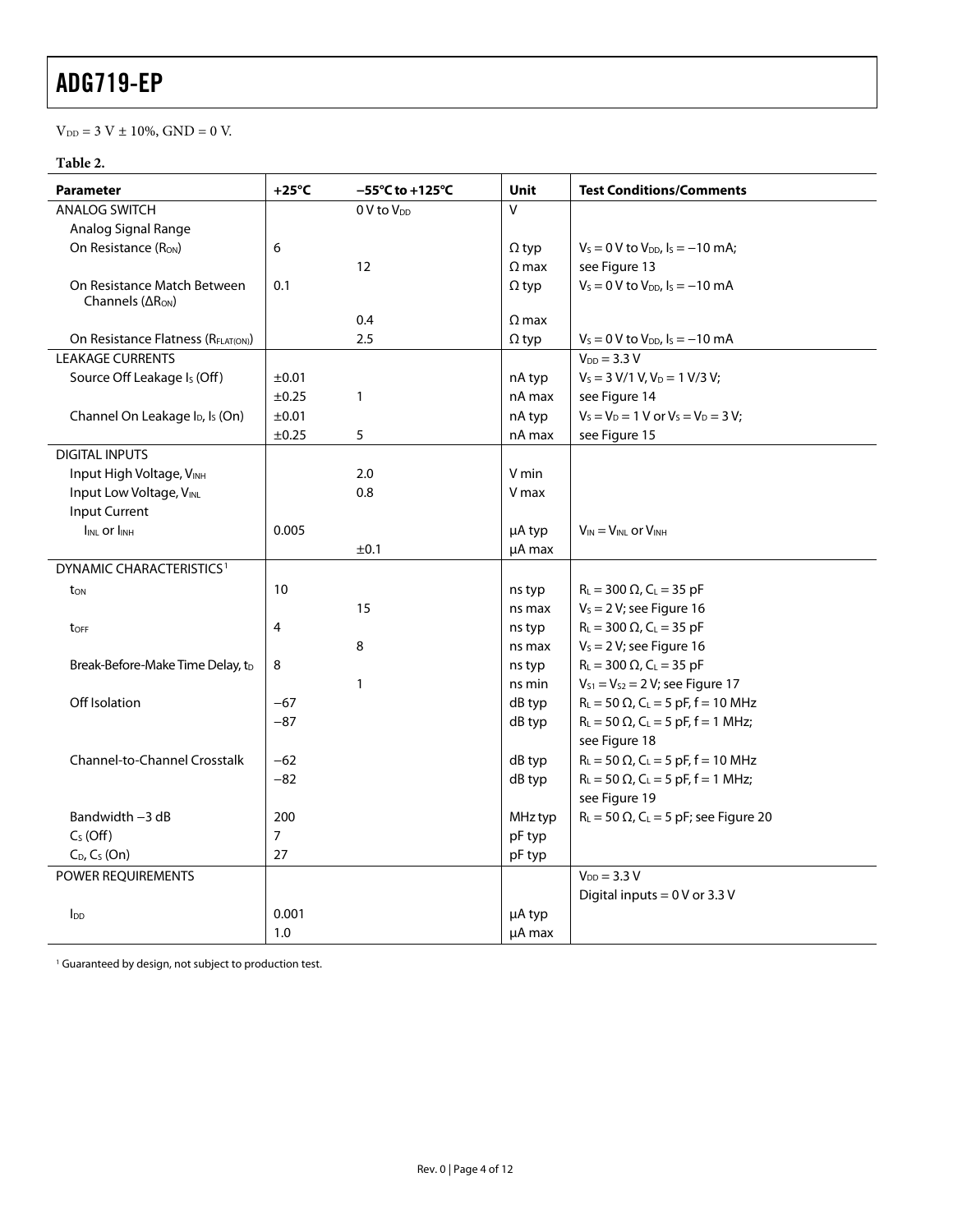#### <span id="page-4-0"></span>ABSOLUTE MAXIMUM RATINGS

 $T_A = 25$ °C, unless otherwise noted.

#### **Table 3.**

| <b>Parameter</b>                             | Rating                                  |
|----------------------------------------------|-----------------------------------------|
| V <sub>DD</sub> to GND                       | $-0.3$ V to $+7$ V                      |
| Analog, Digital Inputs <sup>1</sup>          | $-0.3$ V to $V_{DD}$ + 0.3 V or         |
|                                              | 30 mA, whichever occurs<br>first        |
| Peak Current, S or D                         | 100 mA                                  |
|                                              | (Pulsed at 1 ms, 10% duty<br>cycle max) |
| Continuous Current, S or D                   | 30 mA                                   |
| Operating Temperature Range                  | $-55^{\circ}$ C to $+125^{\circ}$ C     |
| Storage Temperature Range                    | $-65^{\circ}$ C to $+150^{\circ}$ C     |
| Junction Temperature                         | $150^{\circ}$ C                         |
| SOT-23 Package                               |                                         |
| $\theta_{JA}$ Thermal Impedance <sup>2</sup> | 186.45°C/W                              |
| Lead Soldering                               |                                         |
| Reflow, Peak Temperature                     | $260(+0/-5)$ °C                         |
| Time at Peak Temperature                     | 20 sec to 40 sec                        |
| ESD                                          | 1 kV                                    |

1 Overvoltages at IN, S, or D will be clamped by internal diodes. Current should be limited to the maximum ratings given Measured on a 4-layer board.

Stresses above those listed under Absolute Maximum Ratings may cause permanent damage to the device. This is a stress rating only; functional operation of the device at these or any other conditions above those indicated in the operational section of this specification is not implied. Exposure to absolute maximum rating conditions for extended periods may affect device reliability.

Only one maximum rating may be applied at any one time.

#### **ESD CAUTION**



ESD (electrostatic discharge) sensitive device. Charged devices and circuit boards can discharge without detection. Although this product features patented or proprietary protection circuitry, damage may occur on devices subjected to high energy ESD. Therefore, proper ESD precautions should be taken to avoid performance degradation or loss of functionality.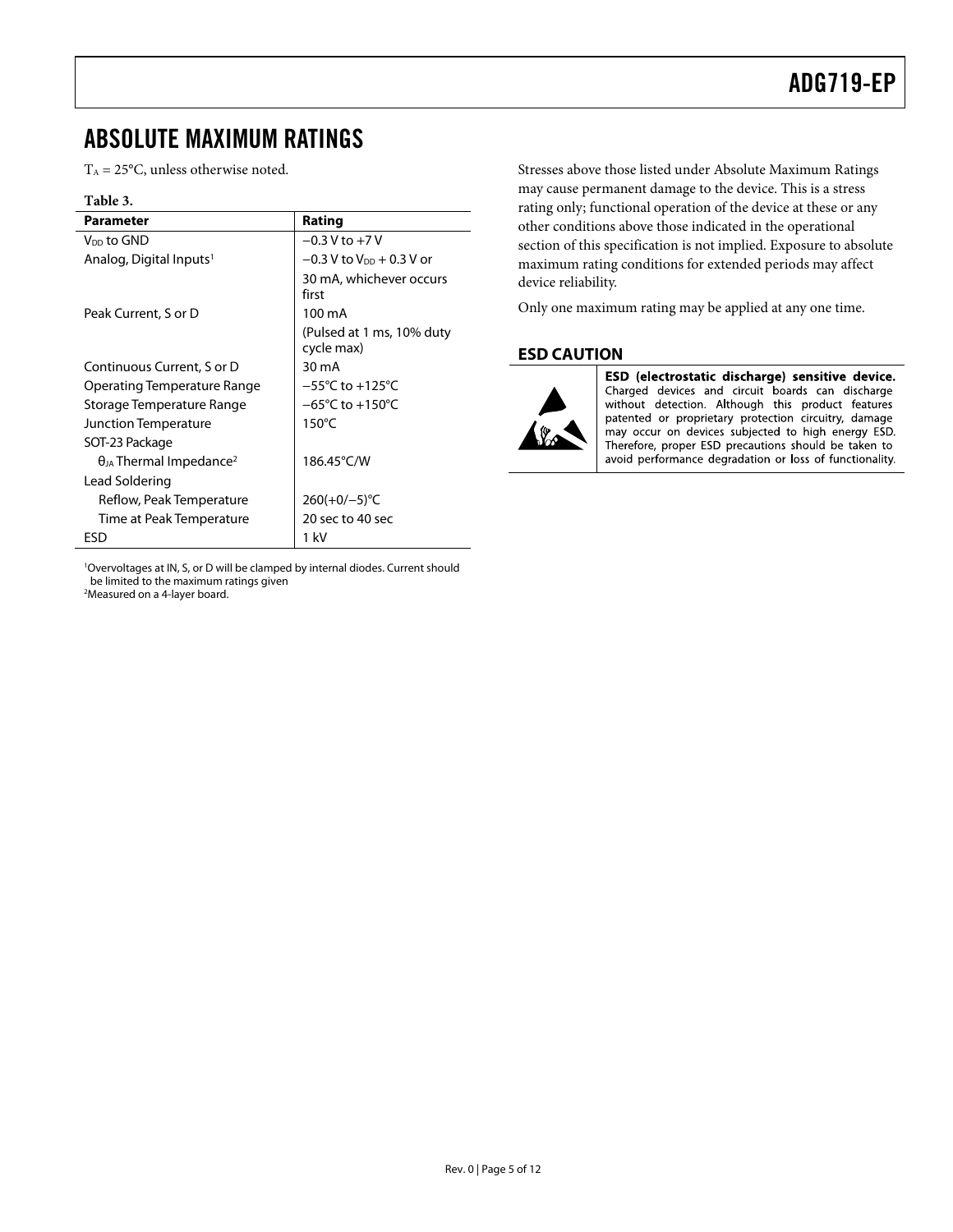# <span id="page-5-0"></span>PIN CONFIGURATION AND FUNCTION DESCRIPTIONS



Figure 2. 6-Lead SOT-23 Pin Configuration

#### **Table 4. Pin description**

| Pin No. | Mnemonic       | <b>Description</b>                                  |
|---------|----------------|-----------------------------------------------------|
|         | IN             | Digital Switch Control Pin.                         |
|         | <b>VDD</b>     | Most Positive Power Supply Pin.                     |
|         | <b>GND</b>     | Ground (0 V) Reference Pin.                         |
|         | S1             | Source Terminal. Can be used as an input or output. |
|         | D              | Drain Terminal. Can be used as an input or output.  |
|         | S <sub>2</sub> | Source Terminal. Can be used as an input or output. |

#### **Table 5. Truth Table**

| ADG719-EP IN | <b>Switch S1</b> | <b>Switch S2</b> |
|--------------|------------------|------------------|
|              | On               | Off              |
|              | Off              | On               |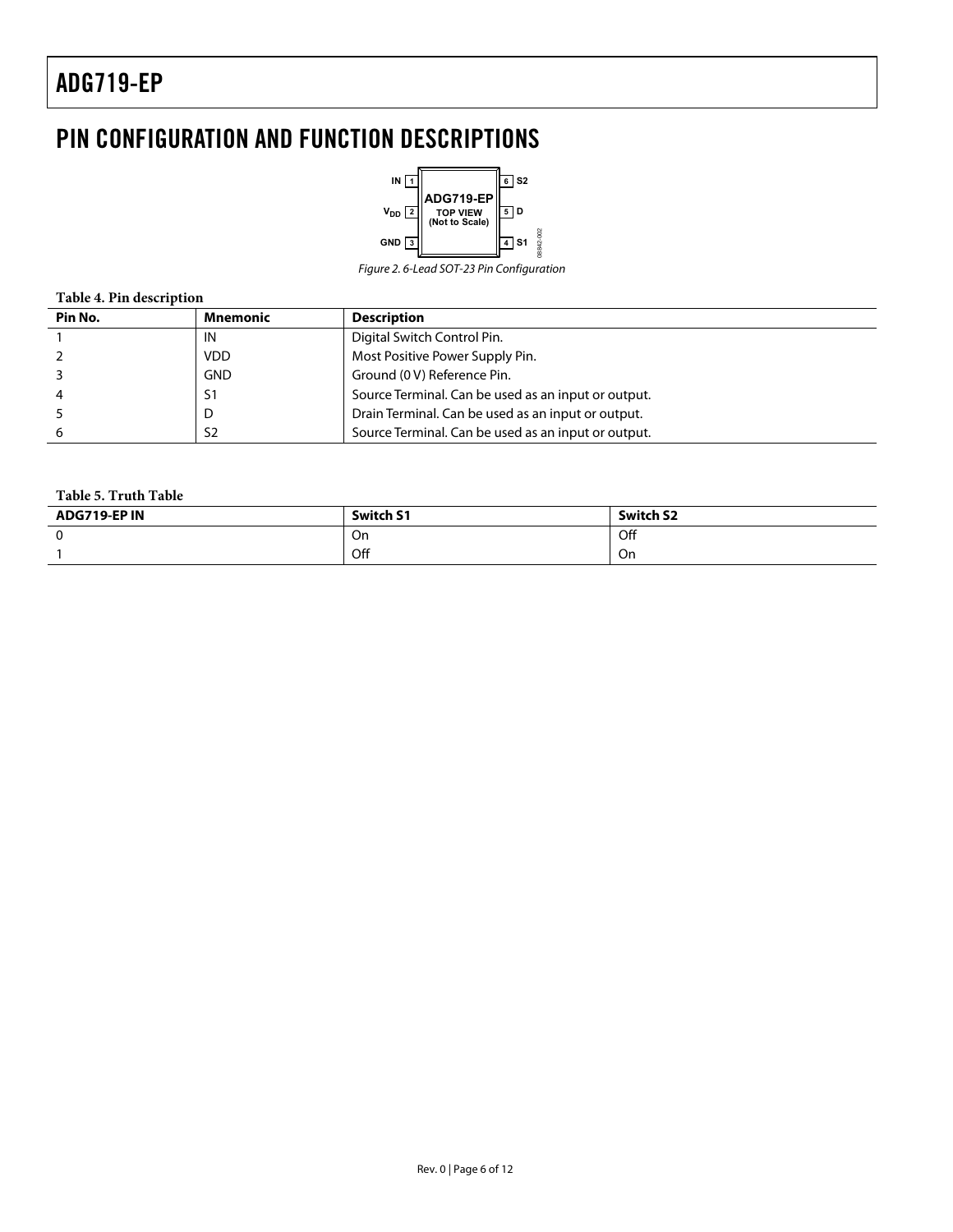### <span id="page-6-0"></span>TYPICAL PERFORMANCE CHARACTERISTICS









Figure 5. On Resistance vs.  $V_D$  (V<sub>S</sub>) for Different Temperatures, V<sub>DD</sub> = 5 V







Figure 8. Supply Current vs. Input Switching Frequency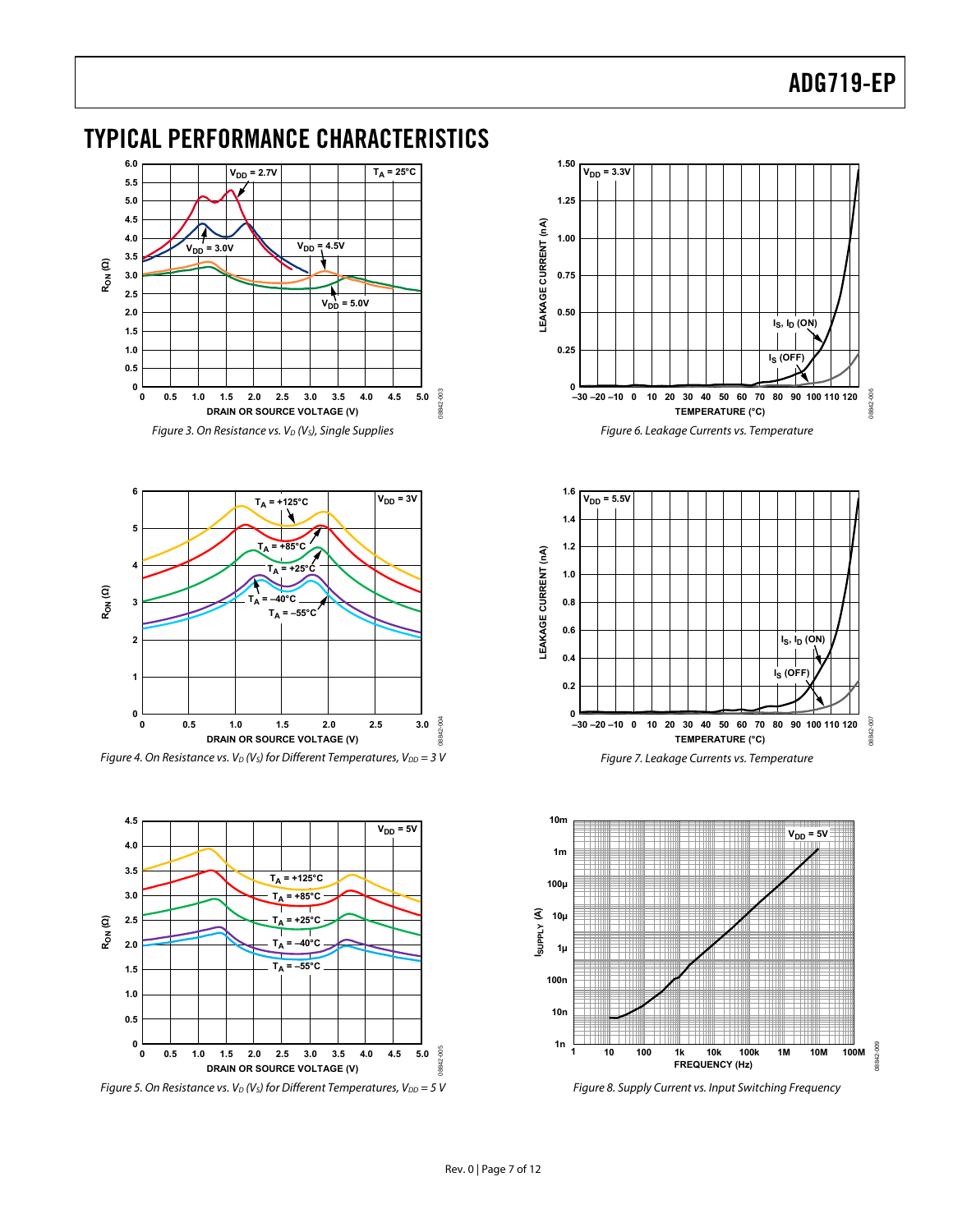**–120**

**–130**

**–110 –100 –90**

**–80 –70 –60 –50 –40 –30**

╥╥

₩

**CROSSTALK (dB)**

CROSSTALK (dB)



 $\mathbb T$ Ш

M

่™

Ш

∭

ШI

11

II

Ш

 $\mathbb{I}$ 





**FREQUENCY (Hz)**

 $V_{DD} = 5V, 3V$ 

08842-011

08842-011

**10k 100k 1M 10M 100M**

Figure 10. Crosstalk vs. Frequency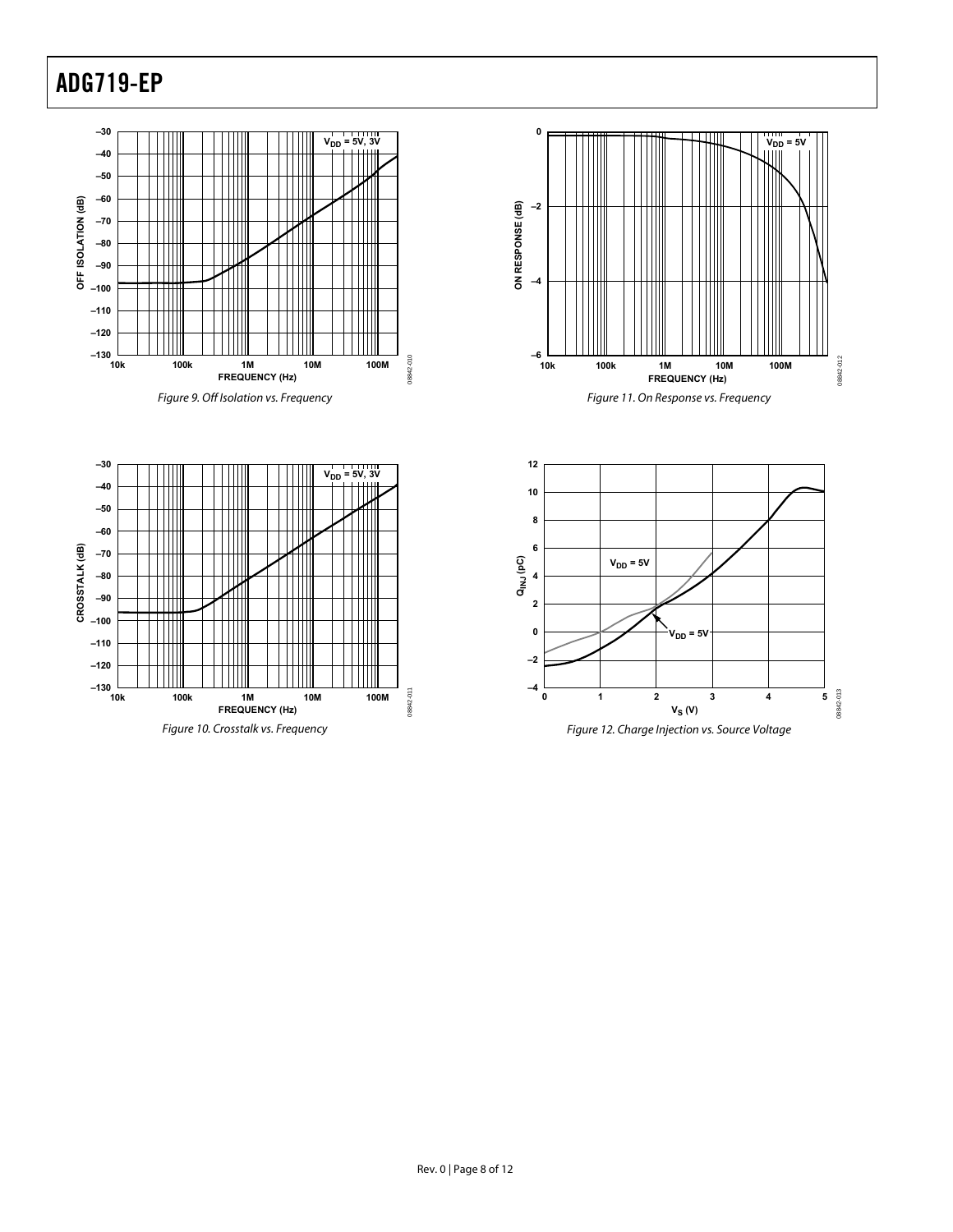#### <span id="page-8-2"></span><span id="page-8-1"></span><span id="page-8-0"></span>TEST CIRCUITS **IDS V1**  $I_S$  (OFF) **ID ID** (OFF) **I<sub>D</sub>** (ON) **S D S D <sup>A</sup> <sup>A</sup>** <u>s</u> <sub>o</sub> o <u>P</u>  $\left| \bigcap_{\mathsf{A}}$  $v_s = 6$  $v_s \frac{1}{\frac{1}{\sqrt{2}}}$   $\frac{1}{\sqrt{2}}$   $\frac{1}{\sqrt{2}}$   $\frac{1}{\sqrt{2}}$   $\frac{1}{\sqrt{2}}$   $\frac{1}{\sqrt{2}}$   $\frac{1}{\sqrt{2}}$  $V_S \frac{1}{I}$  **R**<sub>ON</sub> = V1/I<sub>DS</sub> 8842-014 08842-014 08842-016 08842-015 Figure 13. On Resistance Figure 14. Off Leakage Figure 15. On Leakage **V**<sub>DD</sub> **0.1µF**  $V_{IN}$   $\neq$  50%  $\bigoplus$  50% ₽  $\overline{\mathsf{v}}_\mathsf{DD}$ **90% 90% S**  $\sqrt{9}$  <u>D</u> **VOUT VOUT**  $\bigoplus_{\mathbf{N}}^{\mathbf{N}}$ **RL 300Ω VS CL 35pF GND** 2-017 08842-017  $|t_{\text{ON}}| \leftarrow$   $\rightarrow$   $|$   $\leftarrow$   $t_{\text{OFF}}$ ₹ Figure 16. Switching Times

<span id="page-8-4"></span><span id="page-8-3"></span>

Figure 17. Break-Before-Make Time Delay,  $t_D$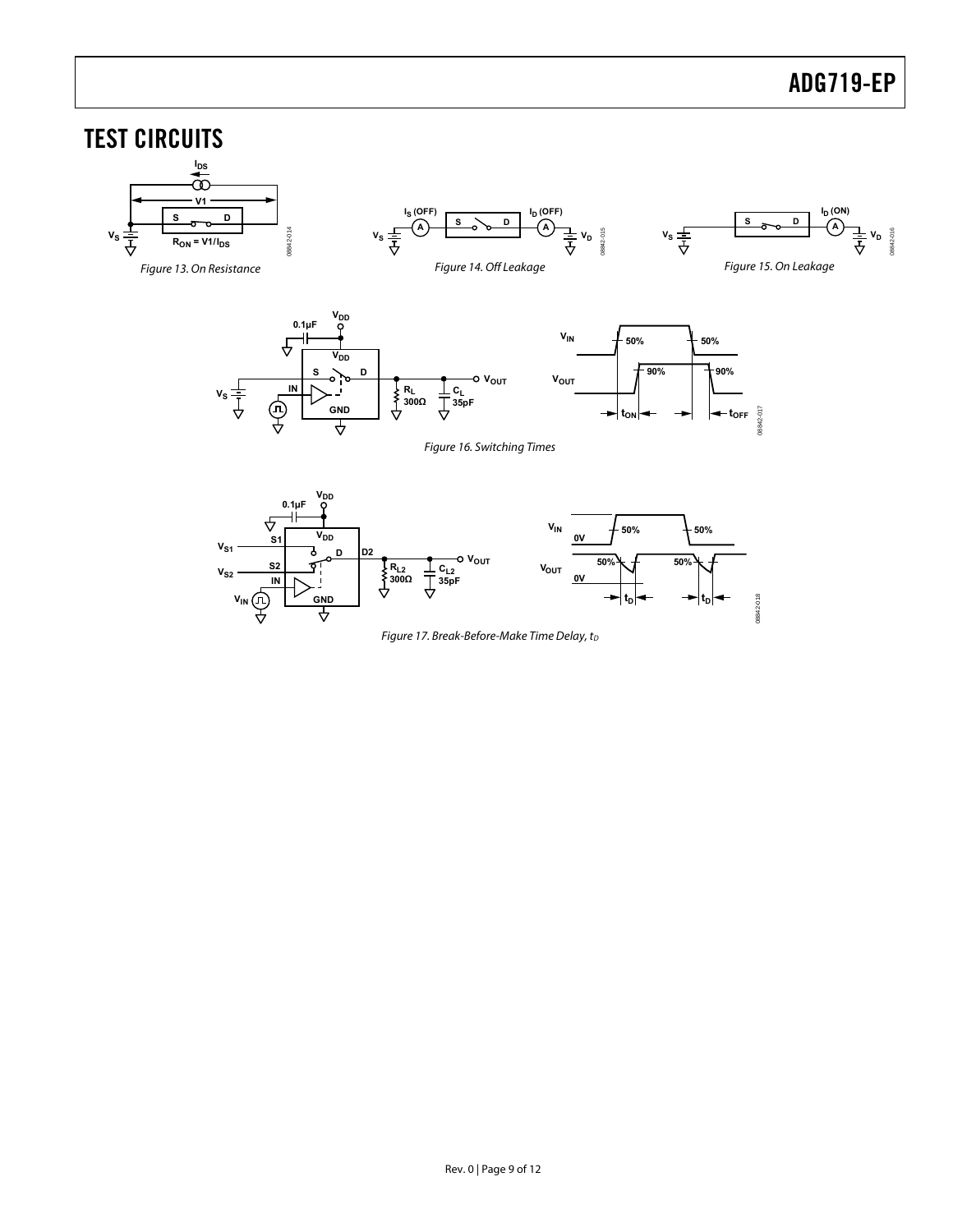

Figure 18. Off Isolation

<span id="page-9-0"></span>

Figure 19. Channel-to-Channel Crosstalk

<span id="page-9-2"></span><span id="page-9-1"></span>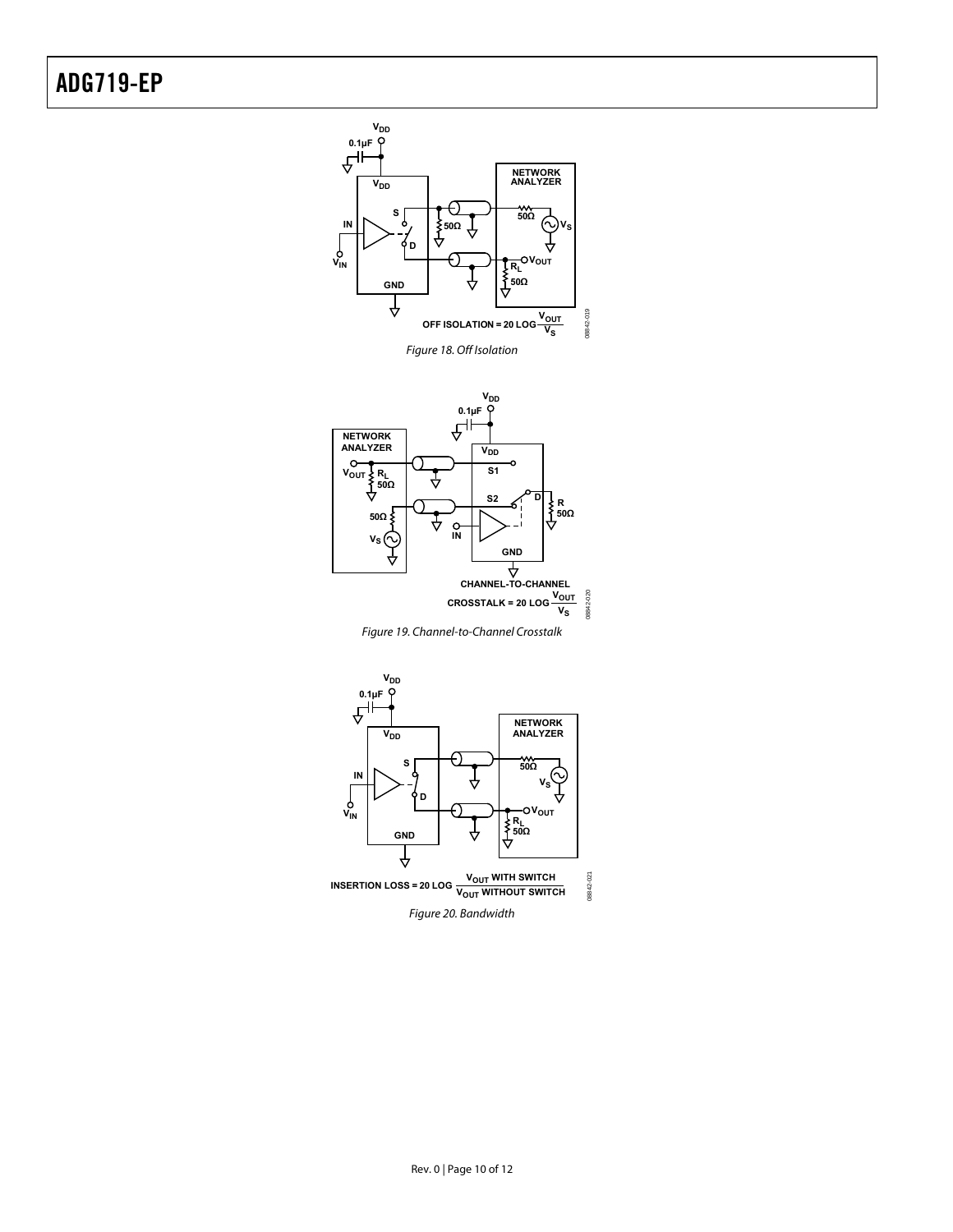# <span id="page-10-0"></span>OUTLINE DIMENSIONS



#### <span id="page-10-1"></span>**ORDERING GUIDE**

| $\mathsf{Model}^1$ | Temperature Range               | <b>Package Description</b> | Package Option | <b>Branding</b>  |
|--------------------|---------------------------------|----------------------------|----------------|------------------|
| ADG719SRJZ-EP-RL7  | .125°C<br>$55^{\circ}$ C to $+$ | 6-Lead SOT-23              | RJ-6           | S <sub>3</sub> T |

 $1 Z =$  RoHS Compliant Part.